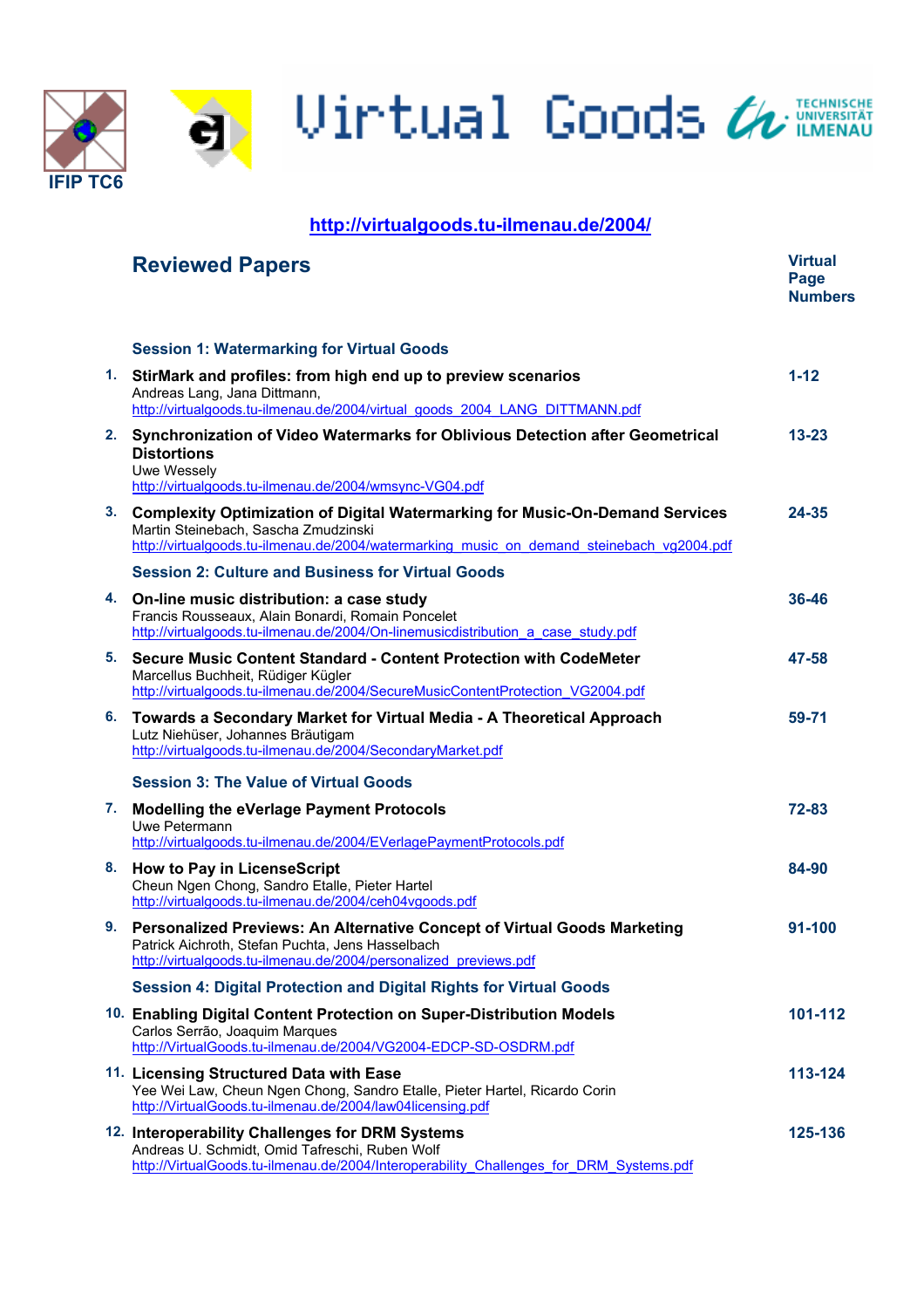# **INTEROPERABILITY CHALLENGES FOR DRM SYSTEMS**

ANDREAS U. SCHMIDT<sup>†</sup>, OMID TAFRESCHI<sup>\*</sup>, RUBEN WOLF<sup>†</sup>

ABSTRACT. Large scale Digital Rights Management (DRM) systems are close to deployment in various areas. However, interoperability problems associated with DRM based content distribution systems encompassing many business models, consumer use cases, content and device types, have not been regarded in detail. On grounds of an analysis of these issues we argue that comprehensive DRM poses very special interoperability challenges, and advocate the utility of intermediary roles for viable DRM solutions.

#### 1. INTRODUCTION

For a time, the transition of markets to the Internet seemed to prophesise doom for intermediary businesses like wholesalers, agents, retailers, warehouses, and so on. In fact, the prime economical role of intermediaries, namely to reduce transaction costs through a combinatorial reduction of necessary contacts between buyer and seller, was lost since the cost of a single electronic transaction would eventually tend to zero. That deemed a compelling argument for thé case to many, and the phenomenon-to-be was aptly named *disintermediation* [\[1\]](#page-12-0). But new business ideas apparently unfolded quicker than this effect — there is no need to name the prominent examples of Internet auction houses and book resellers. The Internet became an enabling technology for these new business models, spurring the inverse process of *reintermediation* for a wide range of distribution channels for physical goods.

The distribution of virtual goods [\[2\]](#page-12-1) over any kind of electronic network and based on sophisticated DRM systems seems to be bound to repeat this story. The virtual non-existence of video on demand systems operated directly by Hollywood studios and the thus far limited success of music portals owned by record companies are telling. In stark contrast is the successful launch of intermediary services like Apple's iTunes portal, and more recently myCokemusic.com. Although these relative successes can be attributed in part to better usability and less restrictive licence conditions [\[3\]](#page-12-2), they also bespeak a more fundamental problem: A user navigating the portal of a single owner of digital content will always see only a fraction of the media world he is interested in. The arising need for content federation (the integrated access to content from various sources through a single point of contact, beyond the trivial level of meta search-engines) is perhaps the most commonplace instance in which the interoperability of DRM systems becomes an important issue, if not an enabling factor.

In the following Section [2](#page-2-0) it is analysed how DRM's pretence to enforce usage policies for virtual goods over the whole value creation chain, together with demands of content owner and consumer, factor into the complexity of the interoperability problem, and we show that DRM systems have specific traits increasing the practical import of it. Section [3](#page-3-0) exhibits the problem's imprint on what are to be the informational fundaments of DRM systems, that is, the various brands of rights expression languages (RELs). It is shown that the advanced capabilities of these languages can entail fastidious DRM tasks, not all of which are covered by the functional roles of the classical DRM architecture presented in Section [4.](#page-7-0) We proceed with an advocacy of content distribution systems based on DRM models and architectures with central roles for intermediaries — what we call *intermediated DRM* (IDRM) — and the high level tasks that will fall to such an intermediary. To further corroborate the argument for IDRM, some non-technical issues are highlighted in Section [5,](#page-9-0) where we also point to the enabling character of intermediaries for completely new business models for the diffusion of protected virtual goods. Section [6](#page-11-0) offers an outlook to the probable advent of IDRM solutions in various domains, most notably for mobile applications.

*Addresses:* †Fraunhofer–Institute for Secure Telecooperation, Dolivostraße 15, 64293 Darmstadt, Germany; <sup>∗</sup>Technische Universität Darmstadt, Fachbereich 20, FG Sicherheit in der Informationstechnik, Wilhelminenstraße 7, 64283 Darmstadt, Germany.

*e-mail addresses:* †[{aschmidt,rwolf}@sit.fhg.de](mailto:{aschmidt,rwolf}@sit.fhg.de); ∗[tafreschi@sec.informatik.tu-darmstadt.de](mailto:tafreschi@sec.informatik.tu-darmstadt.de).

*Paper URL:* [http://VirtualGoods.tu-ilmenau.de/2004/Interoperability\\_Challenges\\_for\\_DRM\\_Systems.pdf](http://VirtualGoods.tu-ilmenau.de/2004/Interoperability_Challenges_for_DRM_Systems.pdf)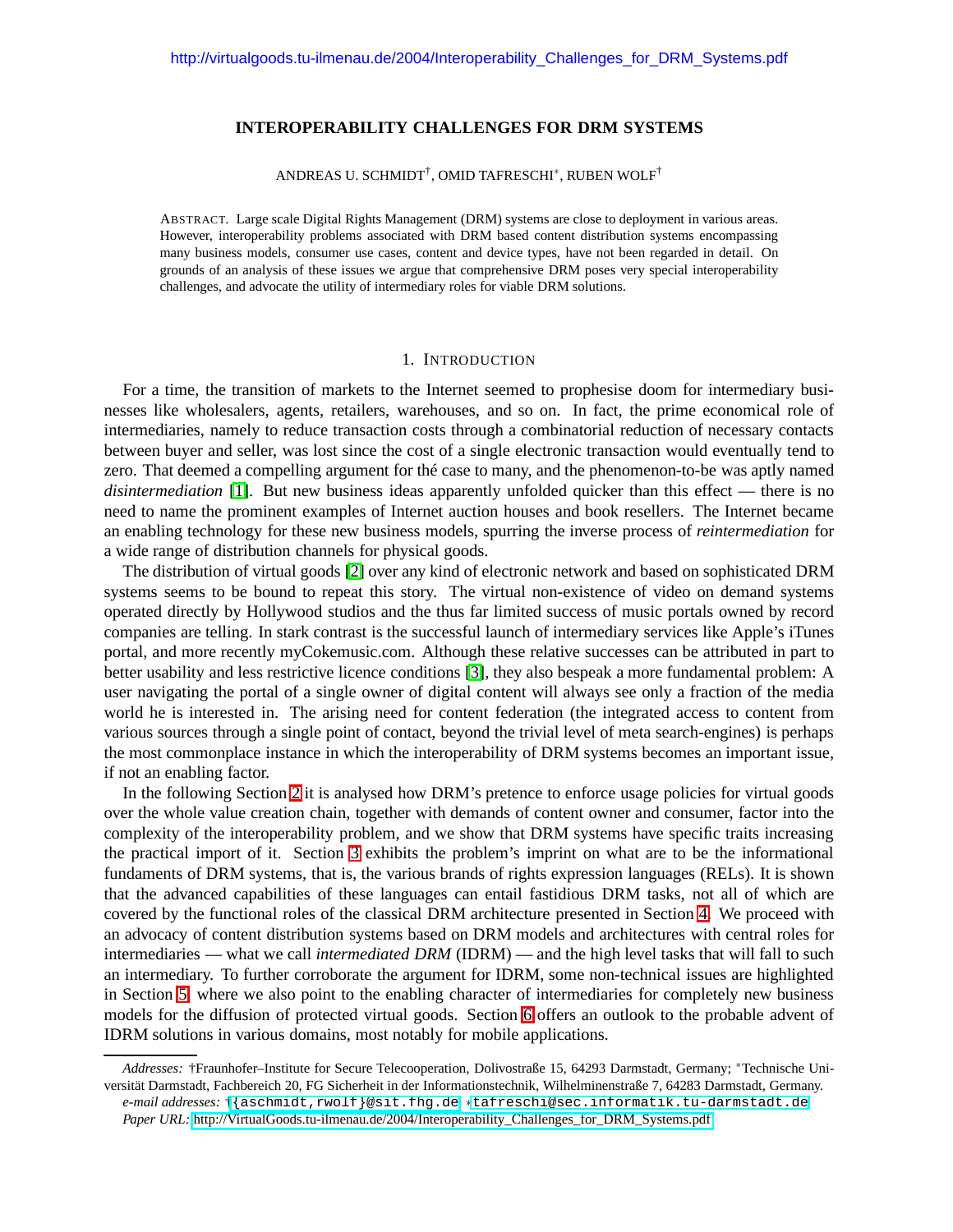### 2. COMPLEXITY FACTORS FOR INTEROPERABLE DRM

<span id="page-2-0"></span>In a division between *content owner* as the entity which sets rights for content and wants them enforced when content is distributed according to a business model, and *consumer* as the one who is willing to acquire content and to use it, a coarse categorisation of factors escalating the complexity of a comprehensive DRM task can be given as shown below.

| Business Models                | <b>DRM</b> System                 | Consumer Expectations  |
|--------------------------------|-----------------------------------|------------------------|
| Rights<br><b>Content Types</b> | <b>Rights Expression Language</b> | Usages<br>Device Types |
|                                |                                   |                        |

This can be understood as follows: Various business models may be formulated using a multitude of (combinations of) rights terms, in reference to a number of content types. In turn, individual expectations of consumers may be fulfilled through different usages of the content on a number of device types.

From this elevated perspective, even the concrete entities of content and device types are understood as generic terms comprising categories such as entertainment/educational, media formats (audio/visual/textual and others) and underlying data formats on the one hand, and on the other hand devices for public use vs. private ones, mobile and stationary devices, and finally brands, makes, and models. More often than not, expectations about the variable range of the six factors are encoded in informal business and/or technical requirements [\[4,](#page-12-3) [5\]](#page-12-4). Let us consider two more concrete examples.

Consumers of protected content have considerable requirements. Especially with respect of content usage, portability of content as one aspect of usability is of high interest. Users want to use the purchased protected content on all devices their, as it usually is for non-virtual goods. In turn, the desired usages may vary between those devices conditioned by their respective capabilities Yet, since portability of content conflicts with the base idea behind strong  $DRM$ ,<sup>[1](#page-2-1)</sup> DRM solution providers have to find ways to balance both the consumer's and the content owner's requirements. From the content owner's side, a very important top-level requirement is the ability of a content distribution system to support *price discrimination*, as was stated clearly in [\[6\]](#page-12-5): "A successful business model should not force copyright holders to charge the same price to all buyers ...". The most familiar example of price discrimination is the sequential marketing of movies in theatres, pay-TV programmes, through DVD/video rentals, and finally by DVD sale. These business plans are often based on the ability to sequentially but separately release a work in various forms. Content type and licence model will vary over this temporal sequence, which in fact consists of a number of subsidiary business models implicitly or explicitly targeting distinct customer groups. No DRM system is known that could support price discrimination schemes of this complexity in the digital realm.

So far the above factors provide a purely combinatorial measure for the space of situations an interoperable DRM system has to deal with. But do these numbers count? There might be boundary and side conditions which limit the practical attainability of some situations, e.g., incompatible combinations of content and device types, or usages and business rules. But although the three abstraction levels are surely interdependent on both sides, no one-to-one relation between, say, business models and usage rules exists. Simple multiplication of these quantities yields in any case an upper bound for the extension of the DRM task space. More important here is the often neglected issue of the *fine granularity* of usage rules that can be formulated with RELs (see below), and of individual usage desires in a mass market with millions of customers. More than the individual factors enumerated above, this is what powers the fundamental *tension field* in which a DRM system operates. That the restrictions imposed by usage rules and consumer expectations are often in conflict, is a commonplace. What raises this to a serious problem is the binary decision logic of classical DRM, which is derived from the established methods of access control: If a user action is not allowed it is simply blocked. Innocuous as this might be from the viewpoint of content protection, it exhibits the tendency of DRM systems to frustrate customers. For, the finer the granularity with which allowed usages are delineated, the more likely is an individual's usage demand to fall outside of their scope. Classical DRM has no means to direct the user to an allowed action which is adjacent and similar to its desired one. $<sup>2</sup>$  $<sup>2</sup>$  $<sup>2</sup>$ </sup>

 $1$ Strong DRM refers to copy protection of content, while weak DRM refer to content tracking, and tax and royalty systems.

<span id="page-2-2"></span><span id="page-2-1"></span> $2$ Of course, if either the fine granularity of rights is not utilised, or the individuality of usages is grossly neglected, the DRM tension field remains a potentiality.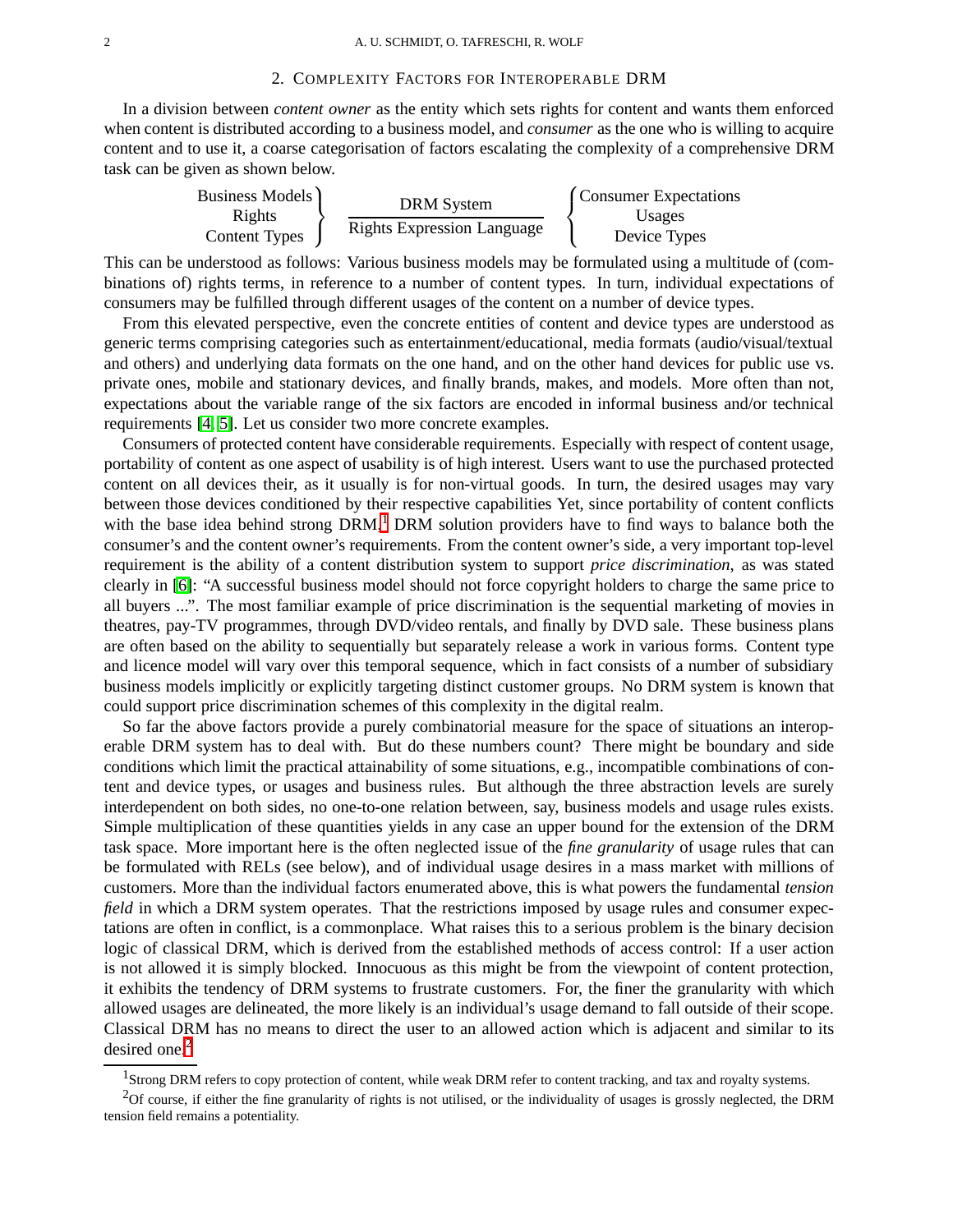

<span id="page-3-1"></span>FIGURE 1. A Genealogy of Rights Expression Languages.

# 3. RIGHTS EXPRESSION LANGUAGES AND INTEROPERABILITY

<span id="page-3-0"></span>**A Brief Genealogy.** The history of data formats for the expression of digital rights and licences is short, yet already shows signs of consolidation. This can be ascribed mainly to two factors. First, the IT industry has at an early stage recognised the need for interoperability in DRM, and, driven by converging interests, major players forced streamlined standardisation procedures such as the Open Mobile Alliance has carried out and is still pursuing. Second, the standardization was fertilised by the adoption of open standards, in particular XML as a syntactic foundation of RELs.

Rights Expression Languages based on XML have a common structure. They consist of an XML grammar (a Schema), also called the language concept [\[7\]](#page-12-6), that describes the basic grammar for the expression of rights terms and conditions, and their relation to the assets in question and the parties involved. The language concept is complemented by a rights data dictionary (RDD) which is a thesaurus containing the vocabulary that can be used in rights, together with a description of its semantics. Such an REL can then be turned into a domain-specific language profile by choosing a subset of grammar and RDD, and possibly defining additional, custom semantics. Finally, such a profile or the REL itself becomes implemented in applications.

Figure [1](#page-3-1) shows the two existing main stems of XML based RELs ordered along the structural lines sketched above and a coarse timeline. The information in this diagram is taken from various sources, good starting points are [\[8,](#page-12-7) [9\]](#page-12-8). Sprouting from two base standards, Open Digital Rights Language ODRL [\[10\]](#page-12-9), and eXtensible rights Markup Language XrML [\[11\]](#page-12-10), two viable plants evolved, which we now describe in that order. ODRL is an open standardization initiative aiming to develop a freely available REL for DRM. Its latest release version 1.1, dated from August 2002, has thus also been co-published by the W3C as a Note, although the chartering of a DRM/Rights Language activity remains an open issue within the W3C. ODRL is influenced by RealNetworks' eXtensible Media Commerce Language (XMCL), an earlier version of which merged with to Nokia's Media Rights Voucher (MRV) to form the ODRL standards track in the fall of 2001. XMCL is still under independent development as an open standard [\[12\]](#page-12-11). Main industrial promoters of ODRL are RealNetworks and Nokia, and the latter company was perhaps also a driving force behind the choice of ODRL as a basis for the language profile defined in OMA DRM Releases 1 and 2 as a proper restriction of the ODRL 1.1 language concept and data dictionary [\[13\]](#page-12-12). The OpenIPMP Open Source Rights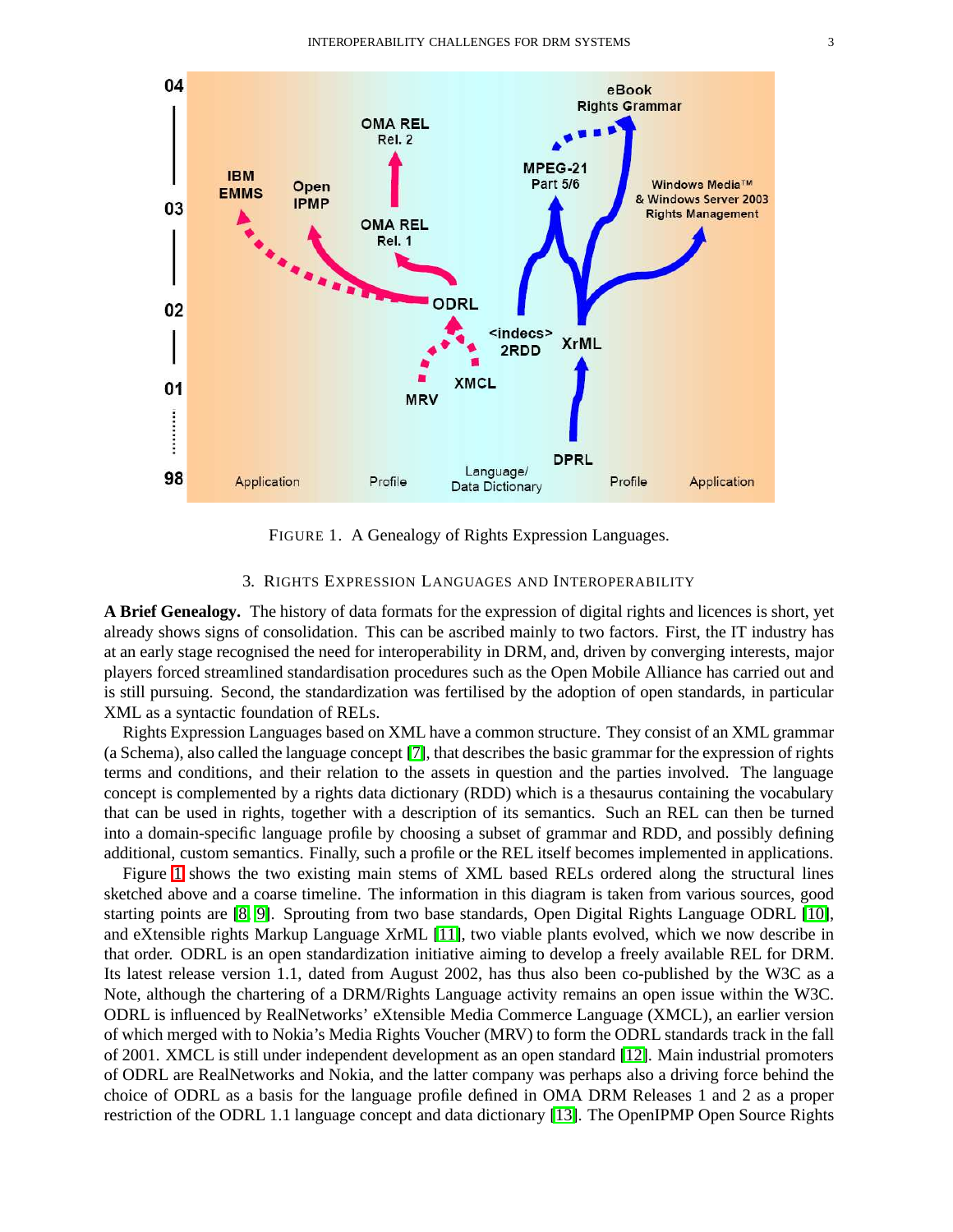Management Project developed by ObjectLab [\[14\]](#page-12-13) provided one of the first DRM reference implementations comprising ODRL. The proprietary REL used in IBM's Electronic Media Management System EMMS also shows influences by ODRL. The submission of ODRL as a candidate for the REL incorporated in MPEG-21 failed (see below).

In 1996, Xerox PARC developed the Digital Property Rights Language DPRL. Version 2.0, in which the language format was changed from Lisp to XML, dates from November 1998, and was rechristened XrML after Xerox and Microsoft funded the joint venture ContentGuard. XrML reached stability with version 2.0 of November 2001 and version 2.1 of May 2002 has been submitted to OASIS with the explicit goal to serve as "the basis in defining the industry standard rights language". XrML, although now developed under the sole responsibility of the OASIS Rights Language Technical Comitee (TC, see [\[15\]](#page-12-14)), is still copyrighted by ContentGuard, and industrial use has to be licenced with that company. This issue, and other questions concerning ContentGuard's patent portfolio (alleged claims that would pertain to any rights language) have led to vivid discussions in the IT community. However, it can be speculated that a freely available version of XrML will appear under the auspices of OASIS, since Robin Cover, one of the prime critics of Content-Guards licence on XrML, is a member of the OASIS Rights Language TC. The XrML language concept is complemented by a comprehensive data dictionary developed by the <indecs>2RDD consortium based initiative, supported by a group of major content owners (MPA, RIAA, IFPI and others) and technology companies (in particular ContentGuard), and managed by Rightscom. The combination of XrML with <indecs>2RDD was successful in its application to become the REL for the MPEG-21 [\[16\]](#page-12-15) standard, where it is incorporated as Sections 5 (RDD) and 6 (language concept) which currently have Final Draft International Standard status (as of July 29, 2003). A language profile of XrML for a specific application domain will be defined by the Open eBook Forum (OeBF, see [\[17\]](#page-12-16)) in their upcoming DRM standard for eBooks. The eBook Rights Grammar will be a close adaptation of the MPEG-21 REL and OeBF has set up procedures to ensure compatibility with that standard. Support for the MPEG-21 REL is to be included in OpenIPMP.

ODRL and XrML are competing approaches. They differ in spirit and availability, which is open source for the former, as opposed to copyrighted for the latter. Furthermore, the industry backing of the two languages is different, Nokia, other mobile communications industries, and RealNetworks support ODRL, while Microsoft, Xerox, and content providers such as MPA, RIAA and IFPI (through <indecs>2RDD) promote XrML and its usage. The latter cartel has proven to be on the longer lever in two important cases: The selection of XrML/<indecs>2RDD for MPEG-21 and the decision to use XrML in the forthcoming REL for eBooks. That XrML is also the basis for the Windows Media Series 9 DRM, and for the comprehensive document rights management in the Windows Server 2003, using two different language profiles, comes as no surprise.

XrML defines itself as "the digital rights language for trusted content and services". This definition neatly encompasses the primary difference between ODRL and XrML. Both rights expression languages contain concepts for rights holders, users, permissions, and constraints on permissions. XrML differs from ODRL however in specifying XML standards and technologies for the management of rights. It therefore requires trusted systems for implementations, providing end-to-end support for DRM, which requires that the serving system and the client system can actively communicate and support rights transactions between the two parties. XrML supports opacity in rights transactions. Constraints to rights, such as limits on the number of unregistered uses for software can be hidden from the end user in an encrypted location on the user's computer. ODRL, on the other hand, makes no assumptions about how rights will be managed and enforced.

For the present discussion of DRM interoperability the lesson learned from the REL evolution is that at least two conceptually different RELs are established and will coexist at least on the short to medium term. But also the base standards of ODRL and XrML are already subdivided into families of application domain specific profiles. That this may create interoperability problems has in part been acknowledged by standardisation bodies. In such cases it is a common proceeding to establish so called "liasons" between these organisations, as for instance between MPEG-21, the open eBook Forum and the OASIS Rights Language TC, to monitor and where possible, harmonise their standards. While this might be helpful for sure, interoperability problems have proven themselves too pertinacious in the past to hope for universal solutions. Let us now turn to some specific examples.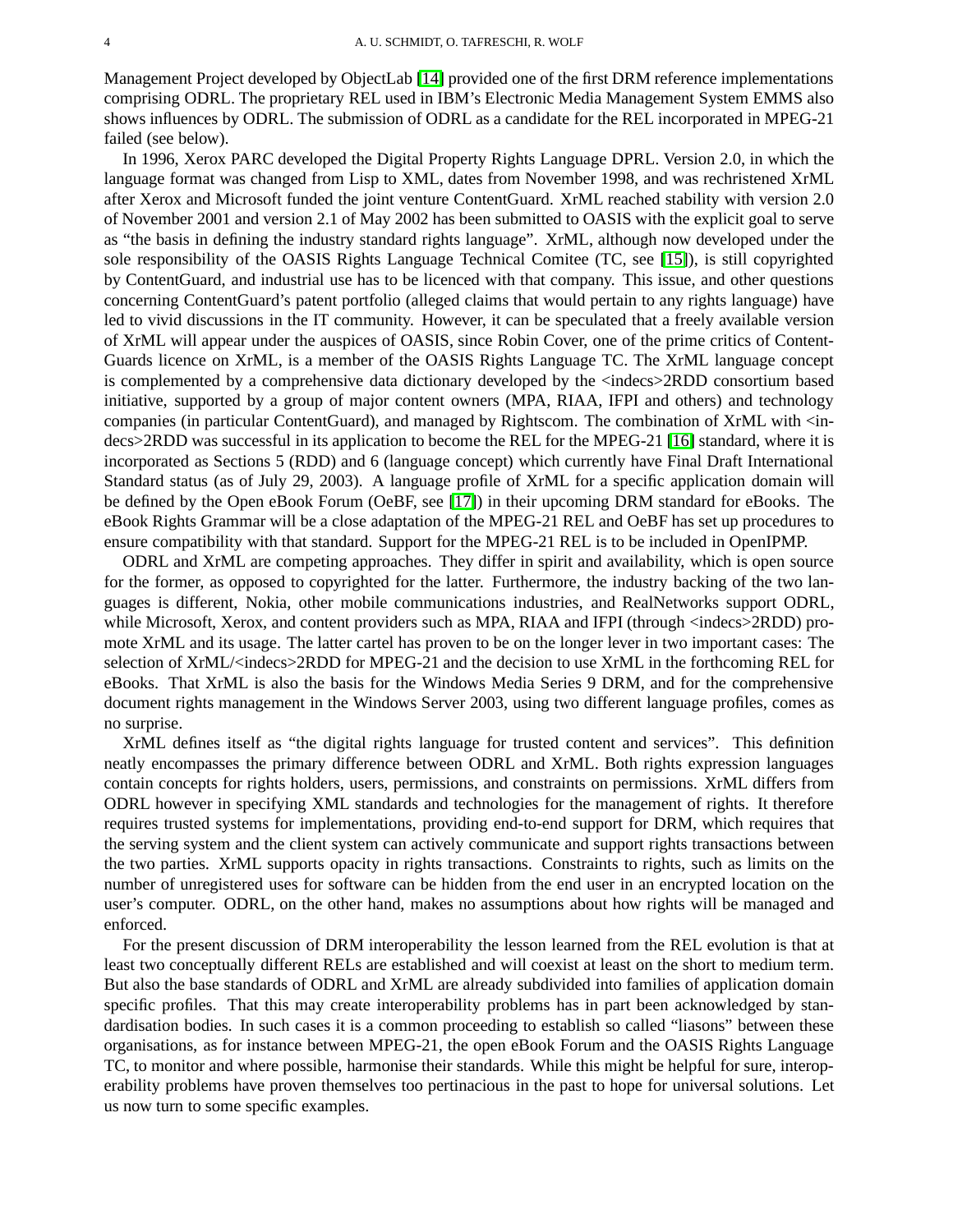**Examples for Interoperability Tasks.** The generic trend towards content federation in portals, distribution centers, and catalog systems, and the diversity of the business models of the owners of diverse content types renders scenarios forseeable in which a content distribution system based on DRM has to cope with a multitude of RELs and licence models expressed in them. Let us assume for the sake of concreteness that a content owner comes with complex rights formulated in (a profile of) XrML while the DRM system's target REL, i.e., the REL that the rights enforcement components can process, is less capable.

For starters, consider the most basic task conceivable. The above mentioned diversity is of import also for the data formats underlying rights and content transport, entailing the most primitive interoperability problem of DRM systems and tied to their communication architecture, independently of the rights language used. Namely, *repackaging and format conversion* is needed if the content comes as a *secure container* [\[18\]](#page-12-17), i.e., a cryptographically protected package containing the asset and the rights, yielding access only to authorised parties. The WMA format of the Windows Media Player is an example. Distribution through a system that operates on the client side with separate rights and content, like, e.g., the OMA Release 1 and 2 standards for the mobile domain envisages [\[19,](#page-12-18) [20\]](#page-12-19), requires the distributor to have reading access to the container in order to separate content from rights. While the content format might be easly converted, the rights in the secure container must in this case address two parties: The distributor must be granted the right to issue rights to the content to a user. Such a semantics is in fact encoded in the **Issue** XrML core right concept [\[11,](#page-12-10) Section 5.4.2]. The user rights may then be transformed into the target REL as appropriate, or transferred as a separate piece of content with unlimited access rights, leaving rights processing to the device in a form of rights tunneling. An alternative to repackaging is of course tunneling of secure containers, disregarding the DRM architecture of the distribution system.

For a second example, note that *location based rights* can be expressed with fine granularity using the **Territory** concept from the XrML standard extensions [\[11,](#page-12-10) Section 6.1.11]. Yet, while for instance ODRL itself contains a single element pLocation to specify the physical location within the context of an entity, this is not semantically bound to the location at which rights can be exerted as in XrML, and less capable profiles of ODRL may not even contain that expressivity. Many business scenarios from the educational (classroom) and entertainment (theatre) domains are imaginable in which content is to be distributed to devices at specific locations only. If a content distribution system was to enforce such rights it would necessitate a geographical position information provider to check for locations in the allowed domain and reissue grants in the target REL upon success. This requires two separate agreements between DRM system operator<sup>[3](#page-5-0)</sup> and content owner: First and necessarily, they must agree that locations are specified based on, or at least within the resolution of, the DRM system's positioning information provider. Second, they need to specify how the remaining permissions are to be translated in the given context. For instance, unlimited rendering rights on the content owner's side may translate into time limited rights, to cater for the latency time with which the system checks a device's location. In addition, there is an emerging requirement from content providers for support of DRM in business-to-business (B2B) scenarios [\[21\]](#page-12-20). In B2B, the buyer may be an enterprise, organisation, institution or some other group of individuals, while the consumer of the material is a set of individuals of this group. The main point here is to grant rights to a set of individuals as part of a single financial transaction. Many new business models are conceivable, such as support for unlimited access to the content at a fixed price for a fixed period by any number of individuals, or by a specific number of individuals to be determined by an authority within the purchasing entity. The specification of location based rights and the use of the individual's location information during DRM enforcement allows controlled rendering of protected content by individuals within the purchasing entity and thus to fulfill the organisation's requirement for flexibility and portability of protected content.

*Payment functionality* is often regarded to lie outside the scope of DRM proper, and therefore payment ex-pressivity is not contained in certain REL profiles.<sup>[4](#page-5-1)</sup> Payment primitives are numerous in the XrML standard extensions [\[11,](#page-12-10) Section 6.2]. A typical example is the **PaymentPerUse** condition concept, meaning that a right may be exercised upon payment of a fee for each use. An analogous construct is available in the ODRL data dictionary. Such a constraint could be implemented using a payment service provider's external charging functions, such that, in the simplest case, for each payment acknowledged by the user and registered by

<span id="page-5-0"></span><sup>&</sup>lt;sup>3</sup>As a self-evident example, the operators of cell based mobile networks have rather direct access to information about the geographical location of devices by cell addressing, or even finer using triangulation in areas with dense cell distribution.

<span id="page-5-1"></span> $^{4}$ The OMA DRM Release 1 REL is an example, although ODRL has such semantics.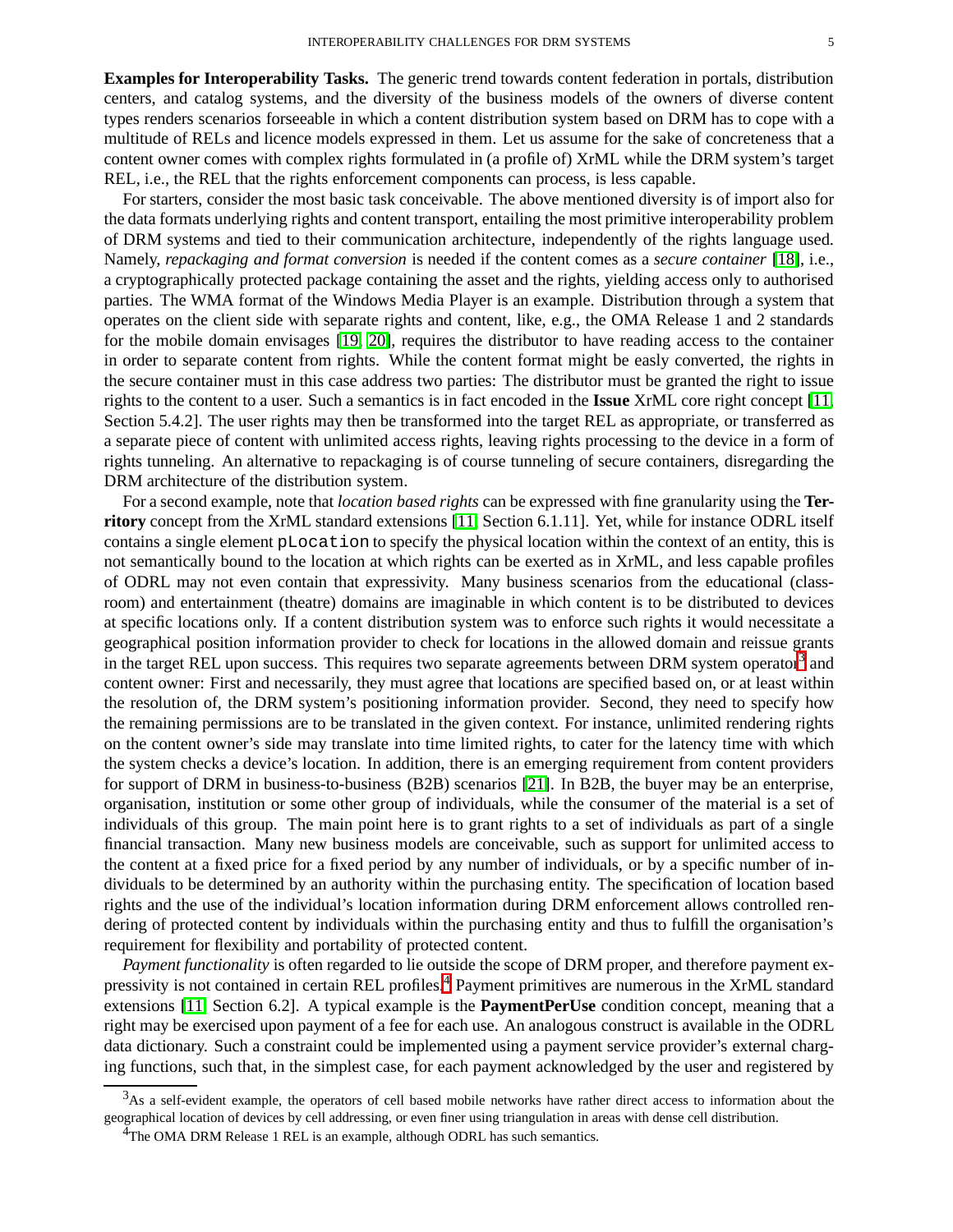the billing system, a right for a single use of the content is issued. Given the delay between registration of a due payment and its settling, an accord between content owner and DRM system operator might be required in such scenarios, to establish a separate business relation in which the operator guarantees for a certain due amount and/or number of user payments.

A last example: XrML already in its core allows an issuer of a right to revoke the signature associated with a right using the **Revoke right** concept [\[11,](#page-12-10) Section 5.4.3]. This allows, amongst others, the construction of business scenarios such as "Offer valid for a limited (unspecified) time". Many systems for the dissemination of revocation information (for instance, certificate revocation lists in PKIs) involve a periodic polling for new revocations. To support this, the XrML core contains the **RevocationFreshness** condition concept, that sets an upper bound on the latency allowed for the gathering of revocations. An XrML processing unit of the DRM system could again deliver the functionality for enabling scenarios involving this kind of *revocation pull*, for which it has to periodically interact with content owner's system and keep track of the validity of affected signatures.

Further conceivable scenarios and tasks are manifold, including PKI and identity management, rights mediation, price formation, logging and report generation, as well as general database, cache, and service functionalities, and many more. We conclude with a preliminary categorisation of four generic tasks arising in the transition between content owner's rights language and the target DRM system, in order of ascending complexity.

- **Content and Rights Reformatting** is the simplest possible task. It consists of transformation of the digital content format to the specific one for the target devices, and a fixed, pre-defined transformation of rights expressions to the target REL.
- **Data Management** tasks require functionality of a transient or persistent storage of rights related data, and of structured access to them. A paradigmatic instance arises when a distributor has to implement certain PKI functionalities in order to process the digital signatures contained in licences. Other licences might require reports on rights exertion being sent back to the content owner [\[11,](#page-12-10) Section 6.1.5].
- **Condition Evaluation.** Conditions in rights of the content owner's language may not be conveyable to the target REL. In such a case, it becomes necessary to check the validity of such conditions based on additional information which can be internal or external to the DRM system. In case of success, rights in the target REL that reflect the original ones as closely as possible must be generated deterministically.
- **Dynamical State Evaluation** becomes necessary as a top level extension of the previous task in complex cases, when a right's condition depends on an authoritative piece of data representing a system state. The Location Based Rights example above falls in this class if the state (geographical location of the device) is continually tracked during the exertion of rights by the user, and the rights are revoked upon failure.

All conceptual levels are affected, ranging from basic data formats, syntax, grammar, and vocabulary to semantic questions, which in not even extreme cases may demand separate legal accords between content owner and the DRM system's operator to fix the semantics of the language transition. In order to be prepared for REL interoperability, a minimal requirement would be the presence of middleware able to process source and target language. Again of course, a real problem arises only if content owners in their business models actually exploit the flexibility of advanced RELs, the capabilities of which would otherwise lie idle. It becomes clear that one could be confronted with a transition between similar, yet distinct, universes. We reiterate what has by now become a commonplace: XML is an enabling technology for interoperability, and not *per se* the solution of interoperability problems. At this point it is appropriate to emphasise the delineation of the domain of automation from areas where human decision must prevail, For instance, it has been a general critique of RELs that they solely take the perspective of content owners [\[22\]](#page-12-21), and are thus unable to cope with complex user expectations of usability and fair use. However, when it comes to judgements about the latter noutoriously elusive notion<sup>[5](#page-6-0)</sup> any attempt to automation seems to be doomed.

<span id="page-6-0"></span><sup>&</sup>lt;sup>5</sup>The widespread term stems from the US legal domain and denotes a generic set of limitations to copyright, considered to be in the public's interest. A decision on fair use has to be made case by case, for which actually rather clear cut criteria are formulated in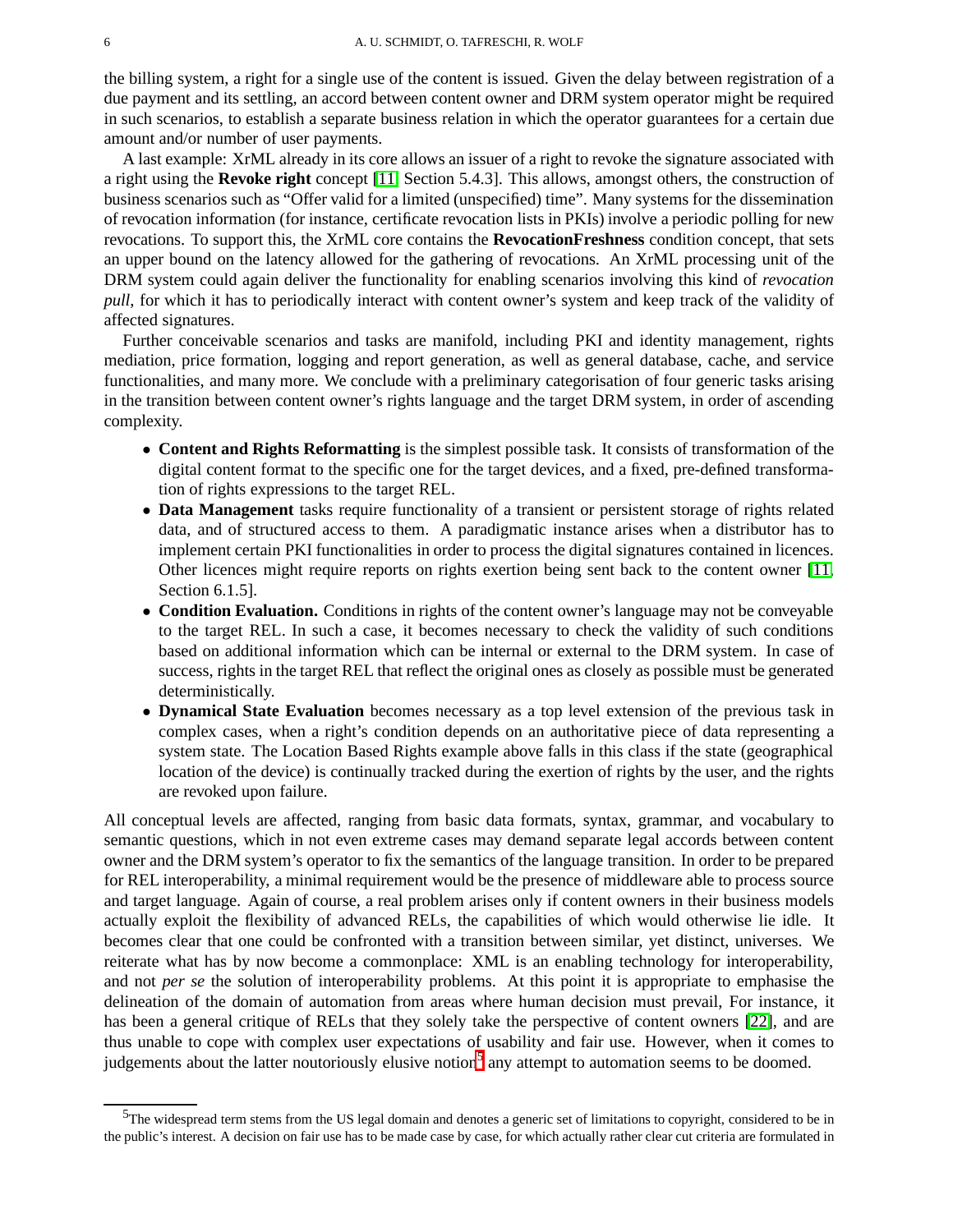

<span id="page-7-1"></span>FIGURE 2. A Reference Model for DRM Platforms

# 4. INTERMEDIARIES FOR INTEROPERABLE DRM

<span id="page-7-0"></span>**Classical DRM Architectures.** Due to their heterogeneous character, there can not be a single accepted model for DRM solutions. Several models with different views [\[23,](#page-12-22) [24\]](#page-12-23) have been developed. Most sophiscated among them is the one proposed by Rosenblatt *et al.* [\[4\]](#page-12-3) which is depicted in Figure [2.](#page-7-1) The process flow of this model can be outlined as follows:

- 1. User obtains content.
- 2. User attempts to use/render the content in some way. This triggers the DRM controller. Once activated, the DRM controller gathers information necessary for generating a licence. This includes identity information for the user and/or client device and information from the content package, including the content identifier.
- 3. DRM client makes rights request.
- 4. The licence server verifies the submitted client identification or attributes credentials against an identity database.
- 5. The licence server looks up rights specifications (rules) for the content.
- 6. A financial transaction is launched, if none has been recorded and the rules require it.
- 7. The licence generator compiles rights information, client identity information, and encryption keys, and creates a licence, which is itself encrypted or at least tamper proofed.
- 8. The licence is sent back to the client.
- 9. After the licence is generated and any authentication steps are completed, the DRM controller can decrypt the content and release it to the rendering application.
- 10. Finally, the rendering application plays or shows the content to the user.

None of the aforementioned interoperability tasks can easily be met by an architecture relying solely on the reference model above. Its focus is on a straightforward DRM process and does not leave much space for enhancements and complex manipulations of the content.

the law (17 U.S. Copyright Act 107), see [\[3,](#page-12-2) [25\]](#page-12-24). In the European domain a related concept is known as "making available" rights — another interesting story, see the many sources in [\[26\]](#page-12-25)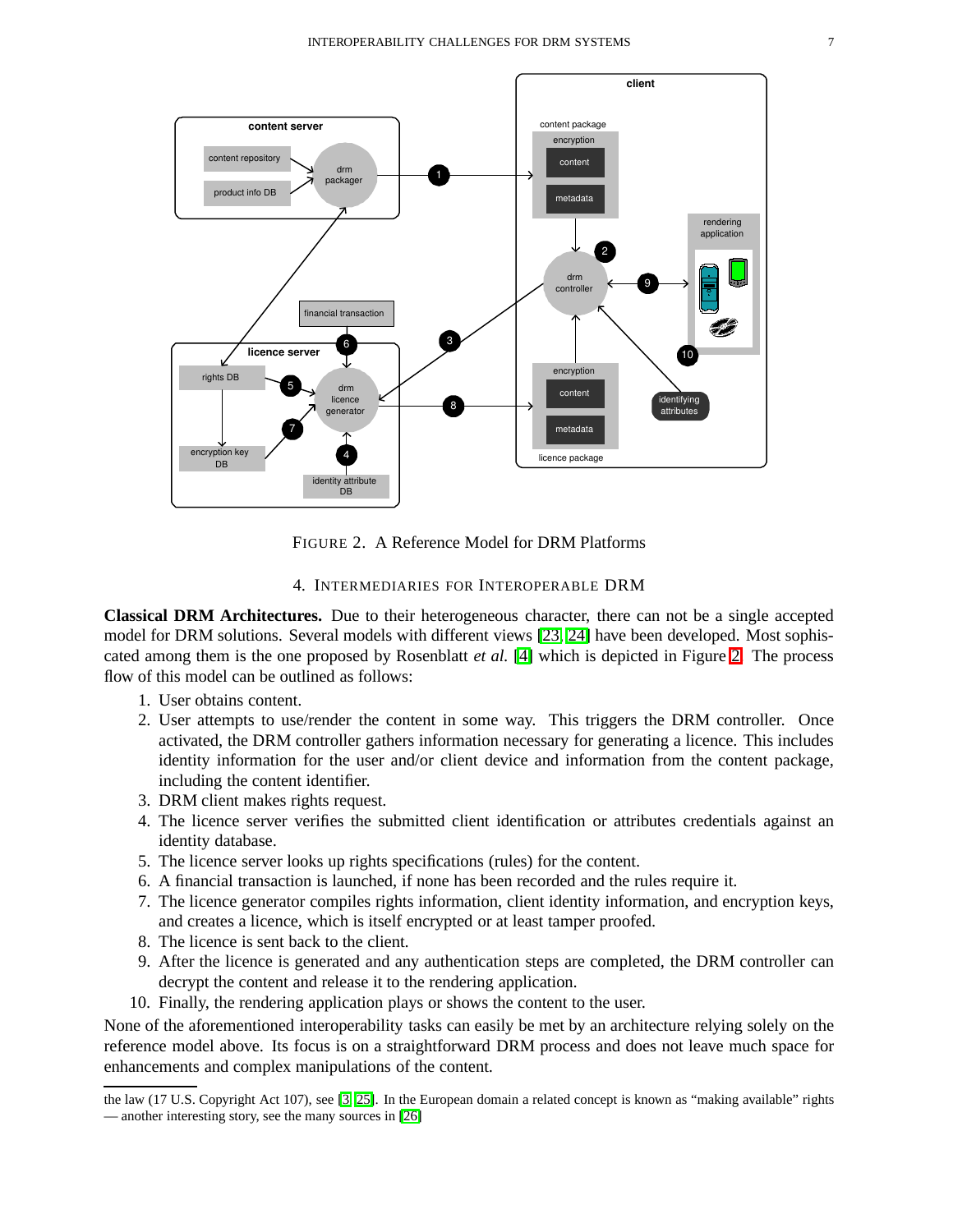The shortcomings are the result of certain unspoken assumptions. For instance, the issues of content and rights reformatting are not addressed by the model, since the simplistic model of the content server is assumed to yield a unique output format and relies on a predetermined set of input formats. However, as far as regards the input formats, no consolidation has been achieved and is even unlikely to occur given the heterogenity of content owners' business models and content types. Consequently, content and rights reformatting remains a complex and a dynamically changing task. Accomplishing this task is at the tenets of a viable DRM system. An analogous problem exists on the side of output formats due to the heterogenous and rapidly changing technical environments in which content is consumed. Similar critiques arise from the other three complex tasks of Section [3.](#page-3-0)

**A Central Role for Intermediaries.** The reader will surely have noticed that in the discussion above in Section [3](#page-3-0) an intermediary was already present, if only in the form of a placeholder (the "distribution system") for the interoperability nexus ensuing from data formats and RELs. One might ask whether the described tasks in fact warrant an IDRM architecture that is centered around an intelligent intermediary, or if not many interoperability problems may be shifted to other parts of a standard DRM architecture, e.g., the devices in the simplest case. The example of location based rights however clarifies that this is not an universal solution on the short to medium term. Not only would a device have to be equipped with an autonomous location system (if it is not based on the network) like GPS, which would be rather costly. But more importantly, a trust relation would have to be established between that system and the content owners, e.g., via digital signatures and certificates, requiring in any case a separate infrastructure. Thus the time does not seem quite ripe for device side DRM interoperability solutions. We therefore turn now to IDRM architectures and their integrative advantages. But before doing so, we should derive from our analysis so far at least a tentative definition of what we mean by this frequently used term "IDRM".

**Tentative Definition:** *An intermediary in a DRM system is an entity which offers services that strive to provide to content owners optimal revenues by a broad diffusion of their content under optimal enforcement of the associated licence terms, while aiming at offering to the final consumers an optimal content selection, approximation of usage preferences, and value proposition.*

This abstract, economical definition is neutral with respect to business models but sets certain limits and minimal requirements. For instance, a network service provider functioning as a mere bit-pipe for a DRM system is not an intermediary, since he does not offer value proposition mediation. On the other hand, the definition is flexible enough to comprise a wide range of cases. In particular what is optimal depends entirely on the business model of the content owner and the consumer's preferences. That means that the generic placeholder "value proposition" subsumes ancillary goals like price, privacy, quality of service, usability, etc., while on the other hand "enforcement" would cover anything from legal provisions and accords to cryptographic content protection and measures based on hardware. The latter term is also meant to denote an intermediary buying content for lump sums and offering it on his own terms, which might well be much more liberal as the example of Apple's iTunes service shows [\[3\]](#page-12-2). Minimally, the licence terms under which content is provided should be available in electronic form to remain in the realm of *digital* rights management.

Some proposals for IDRM have been made in the literature, yet if not under the latter term. For instance, Sobel [\[6\]](#page-12-5) would like to see network service providers as retailers for virtual goods in a rather strong intermediating function. They are thought to provide uncontrolled access to content allowing copying and redistribution. The trafficking of goods should in this model be traced by watermarking and fingerprinting and be charged to the responsible users accordingly by the network operator, conveying the content owners their fair share. Though in our view the exclusive reliance of this model on watermarking and fingerprinting is doubtful, it nicely shows the strengths of IDRM. In fact, despite its similarity to a flat taxation, the model gives content owners the full discretion over the price proposition and enables price discrimination.

**IDRM Characteristics.** Now coming to basic characteristics of IDRM, we first focus on content and rights reformatting, a fundamental prerequisite and therefore of representative character for IDRM. Remember that content federation and its counter part *demand federation* are the incitements for our discussion of content and rights reformatting. Here, demand federation refers to building one single demand aggregated from several separated demands, potentially different with respect to content types and rights formats. For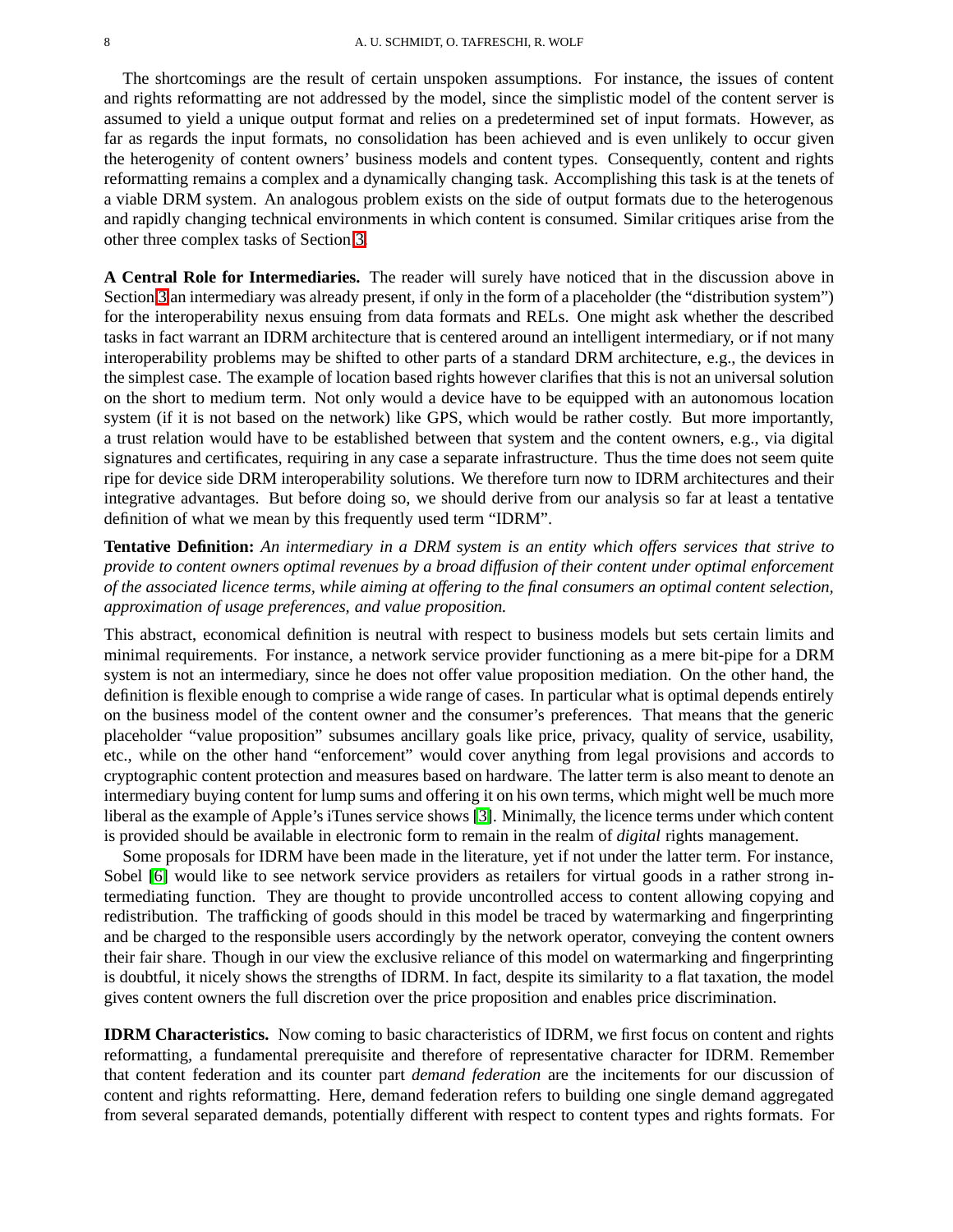

<span id="page-9-1"></span>FIGURE 3. Federation Tasks within IDRM Scenarios

example, two users could have different preferences regarding the number of consumptions for a certain content. The aggregation of these two demands could be a typical task for an intermediary. To accomplish it, he has to perform several sub-tasks which necessarily include content and rights reformatting.

Identification and production of data formats and the unique identification of the content type may still be done by an isolated component. But in the complex world of open systems, reformatting tasks cannot be performed without exploitation of external resources. Schemata, in particular for specific REL profiles, have to be fetched and interpreted. Likewise, the system must be able to understand the numerous schemes for unique content identifiers and metadata which are core components of DRM in general [\[27\]](#page-12-26). Additionally, if asymmetric cryptography is applied in a IDRM solution, certification and validation authorities come into play, which is also relevant for data management tasks.

More challenging tasks of condition evaluation and dynamic state evaluation also require the involvement of external resources such as trusted time sources and providers of geographical location information. If a user desires portability of content between devices and the content's licence grants a limited number of consumptions, the usage information of all devices has to be compiled at a single point for evaluation. Since this can not be performed on the client side, it is another task for an intermediary, which in this case links to the devices as information sources for IDRM.

We identify the most important characteristics of IDRM: The intermediary collates information from external sources for DRM processing. This is an enabling factor for intermediaries' core functions as a multiplexing and demultiplexing unit located between users and content owners. Multiplexing in this context refers to demand federation whereas demultiplexing is understood as content federation, see Figure [3.](#page-9-1) As the figure depicts, there is a further aspect of multiplexing, i.e., subsuming several user devices for portability in a kind of "device federation".

#### 5. NON-TECHNICAL MERITS OF INTERMEDIATED DRM

<span id="page-9-0"></span>Many authors have argued on a general level that the acceptance of DRM systems might benefit from a limited relationship between content owner and consumer [\[3,](#page-12-2) [25\]](#page-12-24) — a genuine feature that is provided by IDRM. To the numerous arguments supporting this view, some of which are reiterated below, we can add one conclusion from our analysis at the end of Section [2:](#page-2-0) An intermediary can weaken the DRM tension field. Just as intermediaries in classical markets are effective in reducing the number of necessary transactions in the value chain, IDRM has the potential to slash the size of the DRM complexity space. The intermediary can "shield" a number of the possible situations at both ends of the chain from each other by various means. He can do that by abstraction, generalisation, pre-negotiation, and proper mediation. Examples abound, from the primitive case of an intermediary buying content for a lump sum and reselling it on his own terms, over grouping of content and customers, to enabling portability of content between devices by registering them with an authority (see below). The terms offered by the intermediary might well be more liberal than the ones a content owner would be prepared to offer in his own right, maybe due to an existing trust relationship between the intermediary and its customer base — in other words the intermediary may vouch for the consumers.

It appears as a general drawback of current DRM concepts that demands can only be formulated from one, namely the content owner's, side, as mentioned in Section [3.](#page-3-0) Let us digress briefly to offer the most manifest suggestion: To equip the user with a machine readable language and data format to formulate his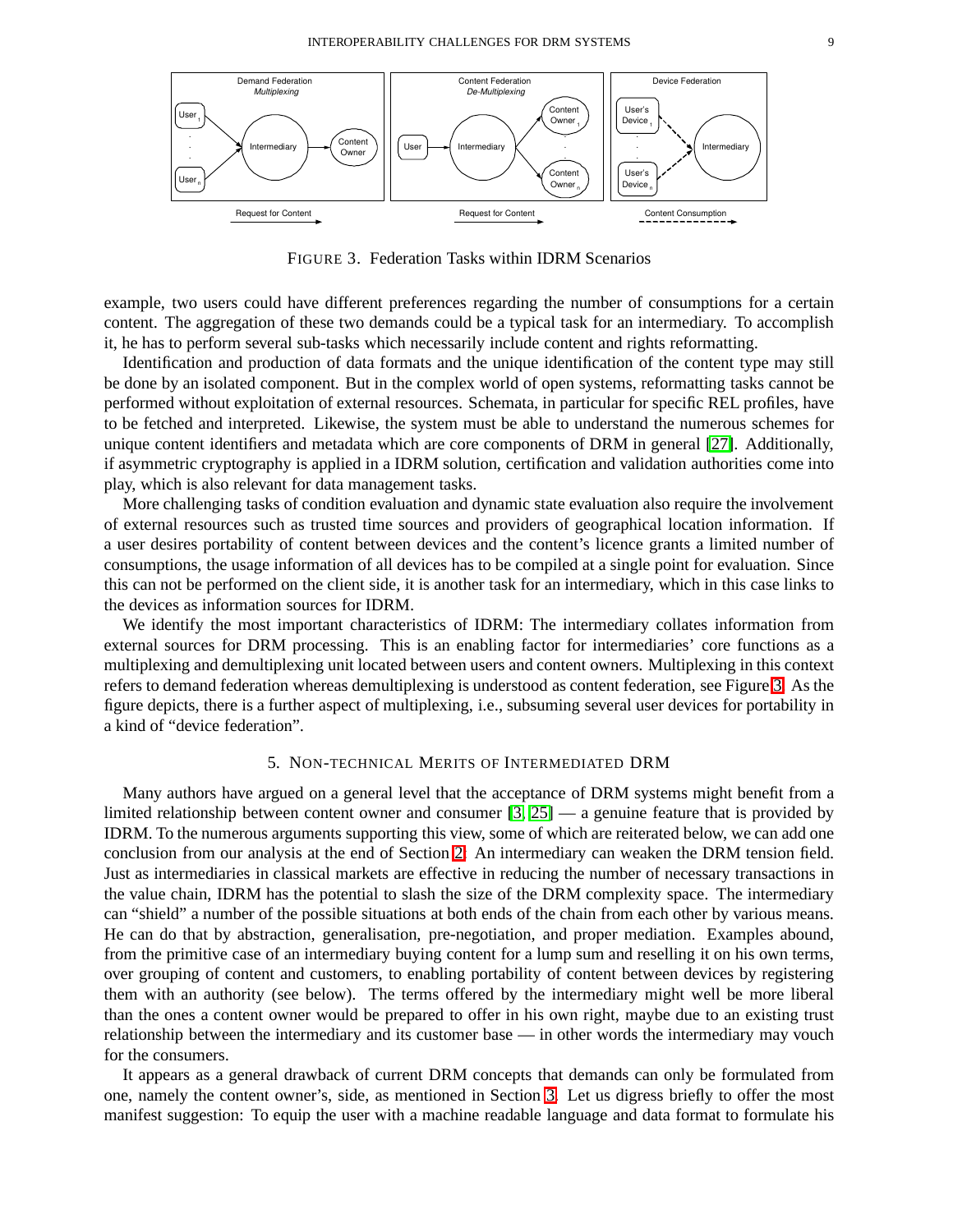usage preferences for virtual goods, an approach that would be very similar to the set of standards known as P3P [\[28\]](#page-12-27) for the expression of user's privacy preferences and their automatic negotiation with web sites and applications<sup>[6](#page-10-0)</sup>. If such a thing were in existence and widespread usage, the DRM tension would be weakened enormously. If furthermore automatic mediation between rights terms and usage preferences were possible, one might even speculate about the onset of disintermediation in the DRM domain. Luckily for potential intermediaries, the complexity of rights and usage preferences in the real world set natural limits to automation in this respect. Moreover, the main practical problem inherent to P3P systems [\[29,](#page-12-28) [30\]](#page-12-29) (see also [\[31\]](#page-12-30) for a thorough assessment of the efficacy of P3P) applies also in the present context. Users would have to set up and manage, and therefore to reflect seriously, on their own preferences. Not a thing which is easily initiated with someone who just wants to consume content as wonted. Again one might think about the automatic generation of user preferences as is already done today for marketing purposes but this is a prospect that is bound to raise the eyebrows of privacy keepers.

Coming back to the advocacy of IDRM, a recurring issue of utmost importance is *customer privacy*. This is already true for Web Services [\[32\]](#page-12-31) and the more for DRM systems with their ominous trend to indiscriminate accumulation of usage data (see [\[33\]](#page-12-32) containing also a critical discussion of the suitability of P3P for privacy purposes in DRM systems). The limiting of the relation between content owner and user in IDRM appears as a general advantage in this respect and has two distinct aspects. First, the intermediary again gains a federating function, this time with respect to content owner's various privacy policies<sup>[7](#page-10-1)</sup> which might otherwise be hard to assess and confounding to the user [\[3\]](#page-12-2). Since in fact intermediaries are legally required to disclose a unified privacy policy to the consumer when they offer an IDRM service, they will have to negotiate a common denominator between the content owner's policies. That they will foster the interests of the consumers in doing so is made plausible by the second aspect of privacy in IDRM. The intermediary might well maintain a pre existing economic and trust relationship with the customer base, e.g., if he is an Internet Service Provider (ISP) or Mobile Network Operator (MNO). This also diminishes the need for collection and distribution of user data for use in the DRM system, e.g., through usage of the ISP's/MNO's identity management and accounting systems — positively advantageous in the sense of data austerity. Even DRM systems based on watermarking technologies could profit from IDRM with respect to privacy. The intermediary can serve as an escrow for the information in the watermark which would otherwise be public and attributable to an individual (pseudonymity). Another somewhat antipodal aspect of privacy in IDRM is the issue of *lawful inspection/interception* (LI) by governmental authorities. Here, a caveat can arise with respect to the actual deployment of IDRM systems, in that the intermediary could be required to provide access to distributed content in clear form, e.g., to identify content violating criminal law and track its usage. The intermediary himself must then necessarily be able to obtain content unencrypted, which rules out certain distribution models. As the discussion of the conflicts between privacy and LI is ongoing, this question must be regarded as unsettled for the moment. On a positive note, if an intermediary would provide a pragmatic solution for LI, this would appear as a service to content owners, relieving them from that burden.

Enabling content portability will be one of the key functions of IDRM (see Section [2\)](#page-2-0) and requires certain organisational measures. To that end, DRM solution providers developed so called domain concepts. A domain is a set of devices that share protected content (and also the respective rights to render the content). A user can define a domain of its personal devices and thus use the purchased content on those devices. Even if DRM enforcement is usually performed on the device itself, current domain management concepts typically require the devices to be online in order to register to or unregister from domains. Domains may either be managed by content providers themselves or, with observance of content federation, by trusted third parties responsible for managing domains of multiple content providers. This is advantageous from a consumers' perspective, since then they may not need to register their particular domains for each content provider. In the mobile domain, the Content Management License Administrator (CMLA [\[34\]](#page-12-33)) consortium was recently founded. Besides the focus on robust DRM implementations through licensing of DRM devices, it provides the trust management for all envolved server-side parties, such as content providers, content owners, device manufactures and service providers. CMLA would be a good candidate for domain management by

<sup>6</sup>A modification of existing rights expression languages to that end was suggested in [\[22\]](#page-12-21).

<span id="page-10-1"></span><span id="page-10-0"></span> $7$ The availability of such policies is a general legal requirement for service providers both in the US and the EU domain, although a minimal one. EU policy goes furhter in imposing generic privacy guidelines.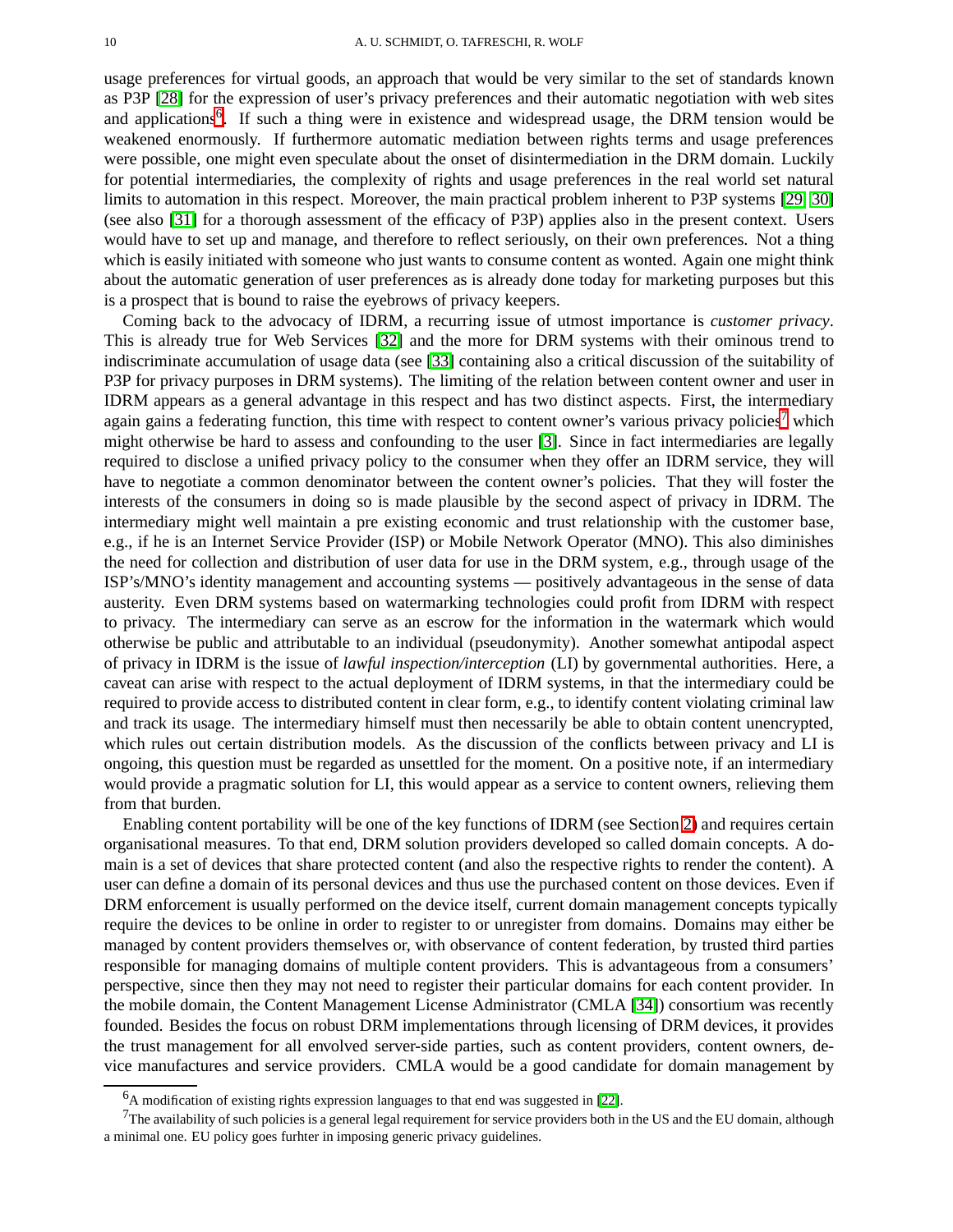extending the current scope to client side trust management features, since CMLA has already existing trust relationships with server side parties.

The aforementioned aspect of demand federation facilitates a new range of business models, which belong to the category of powershopping. Mediation is the foundation for powershopping, consequently intermediaries have to be in place. Intermediaries typically perform the tasks of aggregation, discovery, and matching [\[35\]](#page-12-34). However, since protected content and its usage rights can be complex and multi-attributive, consumer demands may differ greatly. Consequently, the task of demand federation is not restricted to the collection of several demands, but also means analysing their details with respect to both required data formats and desired usage rights. In particular, the latter are subject to consumers' preferences. For example, one user may wish to keep the purchased content forever, whereas another user wants to consume the same content only one time. The task of the intermediary is to aggregate this two demands into one by harmonising the two different rights requests. After purchasing the content and usage rights the intermediary has to generate two usage rights matching the consumers request. This simple example makes clear which value added services can be offered by an intermediary. The introduction of an intermediary can also be beneficial for content owners since it allows them to implement price discrimination models and thereby increase their revenues. Another positive side effect is that IDRM leads to the creation of electronic communities, where intermediaries can provide diversification with respect to content owners in order to provide value to members and protection of privacy as described above, see also [\[36\]](#page-12-35).

#### 6. OUTLOOK

<span id="page-11-0"></span>Let us conclude with a not so farfetched speculation on where DRM intermediaries will have their first appearance on a large scale, apart from the apparent onset of economic success for online music portals like iTunes and myCokemusic.com. Here we see network operators, i.e., ISPs and MNOs in a good starting position (for instance, T-Online has just recently started its Video on Demand service). The mobile case seems most interesting to us. For the mobile market, the present is a time of significant changes, characterised by the transition to third-generation (3G) technology based on high-bandwidth networks. Yet, the penetration of the mass market by the new products faces economic obstacles which are considerably steeper than were those at the beginning of the first mobile revolution in the early 1990ies. To name a few: Exceedingly high UMTS licence costs, massive investments for new network infrastructure, prohibitve final consumer prices for 3G Smartphones, and the established and widespread mobile technology, leave solid arguments for the consumer to change to 3G networks wanting. In particular, a lack of high valued content for the 3G market persists since content owners are hesitant to distribute such content without proper protection against piracy [\[37\]](#page-12-36). One of the most promising strategies to open the 3G mobile mass market could be to emulate the successful procedure of the present mobile market. Here, MNOs act as handset retailers by offering subsidised long term bundle contracts consisting of handset purchase and network access. But given the circumstances described above, MNOs need a viable perspective to market success to enter into such deals, and it is here that *MNO-centric IDRM solutions can become an enabling technology*. An MNO could offer to content owners a secure distribution channel and added value (high quality content) to final consumers, i.e., the desired arguments to change to 3G. The MNO can thus obtain serious estimates about potential revenues in the 3G mass market on which he can base calculations for subsidised device contracts.

MNOs are in fact in an optimal position to become IDRM service providers, foremost due to their huge customer bases. But also large parts of an MNO's existing infrastructure for ID management, payment, and interfaces to financial clearing systems can be "recycled" for IDRM purposes. They can, along with a mobile network's ability to yield location information about devices, serve as information providing components for complex DRM scenarios. Also at the standardisation front, major industries are approaching interoperability specifications for mobile DRM at a high pace, most notably in the efforts of OMA [\[13,](#page-12-12) [19\]](#page-12-18). Dedicated DRM solution providers are already on the mobile bandwagon, e.g., Digital World Services and LockStream have already carried out a number DRM projects for MNOs [\[38\]](#page-12-37).

Whether mobile and other DRM solutions live up to fulfill the promising prospects of intermediated DRM and exhaust its possibilities to the mutual benefits of content owners, consumers, and not the least themselves, remains to be seen.